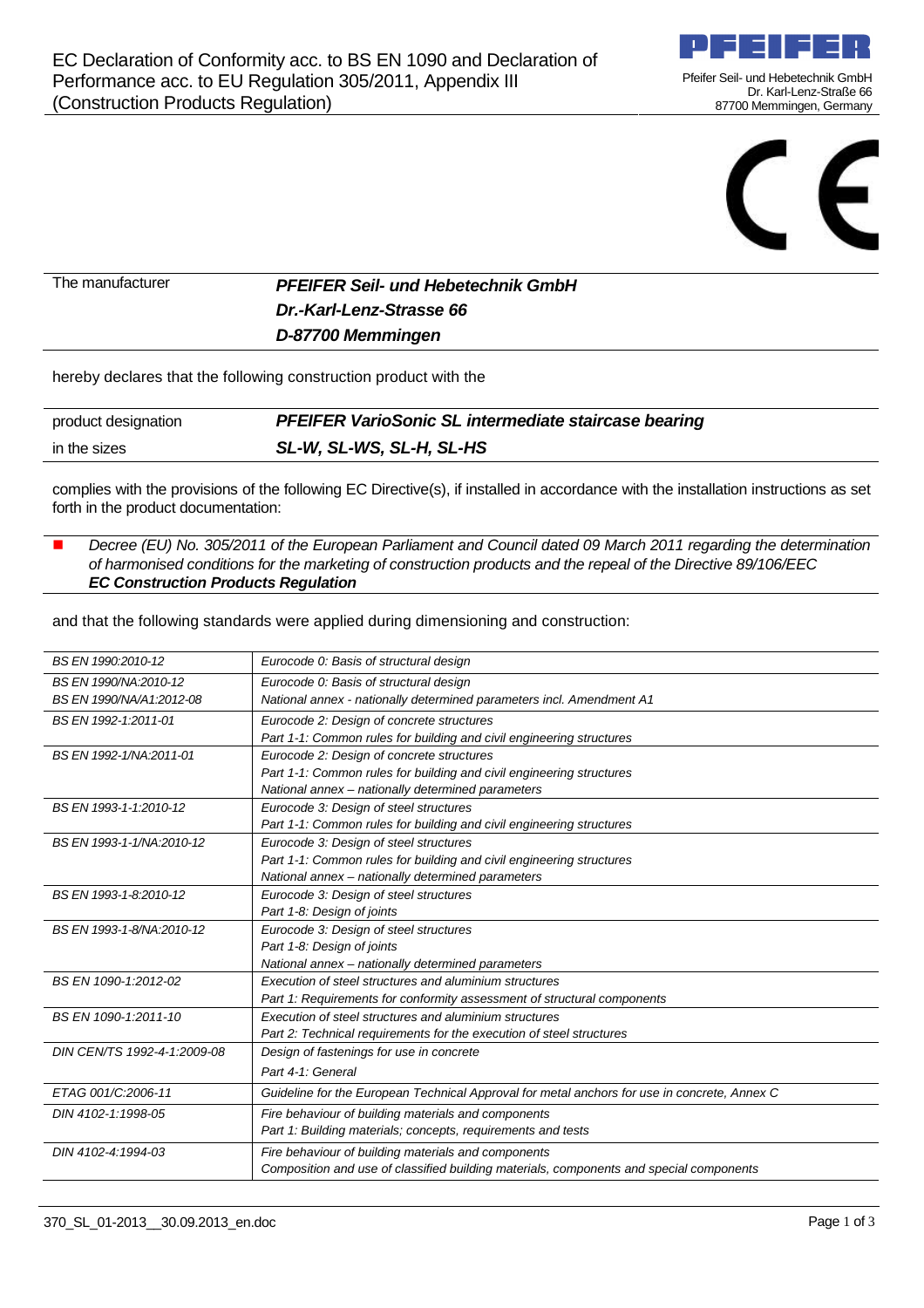

| <b>Performance feature</b>                          | Service / categorisation / classification                                                                                                                                                                              |
|-----------------------------------------------------|------------------------------------------------------------------------------------------------------------------------------------------------------------------------------------------------------------------------|
| Geometrical tolerances                              | DIN 13 (metric ISO thread)<br><b>BS EN 1090-2 (general)</b><br>DIN ISO 2768 (general)                                                                                                                                  |
| Welding suitability                                 | No performance specification (no performance determined)                                                                                                                                                               |
| Fracture toughness / resistance to brittle fracture | No performance specification (no performance determined)                                                                                                                                                               |
| Carrying capacity                                   | Design resistance of the vertical support force:                                                                                                                                                                       |
|                                                     | Maximum design resistance: $V_{Rd, max} = 33.3$ kN                                                                                                                                                                     |
|                                                     | The resistance may be very small, depending on the installation situation<br>(boundary conditions)!                                                                                                                    |
|                                                     | The following parameters have a significant influence:                                                                                                                                                                 |
|                                                     | Joint width (gap width) between stairs and support<br>Projection (screw-in depth) of the transversal force bolt<br>Cracked/uncracked concrete<br>Edge influence/element edges<br>Concrete strength class               |
|                                                     | A detailed interaction diagram, which considers and describes the<br>significant influencing parameters, is shown in the current instructions for<br>installation and use of the PFEIFER VarioSonic staircase bearing. |
| Implementation class                                | EXC 2 pursuant to EN 1090-2                                                                                                                                                                                            |
| Fatigue strength                                    | No performance specification (no performance determined)                                                                                                                                                               |
| Deformations in the serviceability limit state      | No performance specification (no performance determined)                                                                                                                                                               |
| Fire resistance                                     | F 90                                                                                                                                                                                                                   |
| (Classification pursuant to DIN 4102-4:1994-03)     | (The specifications given in the instructions for the installation and use of the<br>PFEIFER VarioSonic staircase bearing must be observed!)                                                                           |
| Fire resistance                                     | Transversal force bolt,                                                                                                                                                                                                |
| (Classification pursuant to DIN 4102-1:1998-05)     | adjustable foot:<br>Steel component, class A1                                                                                                                                                                          |
|                                                     | Foam box:<br>class B <sub>2</sub><br>class B <sub>2</sub><br>Neoprene bearing:                                                                                                                                         |
| Release of cadmium and its compounds                | No performance specification (no performance determined)                                                                                                                                                               |
| Release of radioactive radiation                    | No performance specification (no performance determined)                                                                                                                                                               |
| Durability                                          | No performance specification (no performance determined)                                                                                                                                                               |
| Manufacture                                         | Acc. to drawing no.                                                                                                                                                                                                    |
|                                                     | Adjustable foot:<br>0029285                                                                                                                                                                                            |
|                                                     | Transversal force bolt: 0018931<br>Foam box:<br>0016438                                                                                                                                                                |
| System of conformity certification                  | $2+$                                                                                                                                                                                                                   |